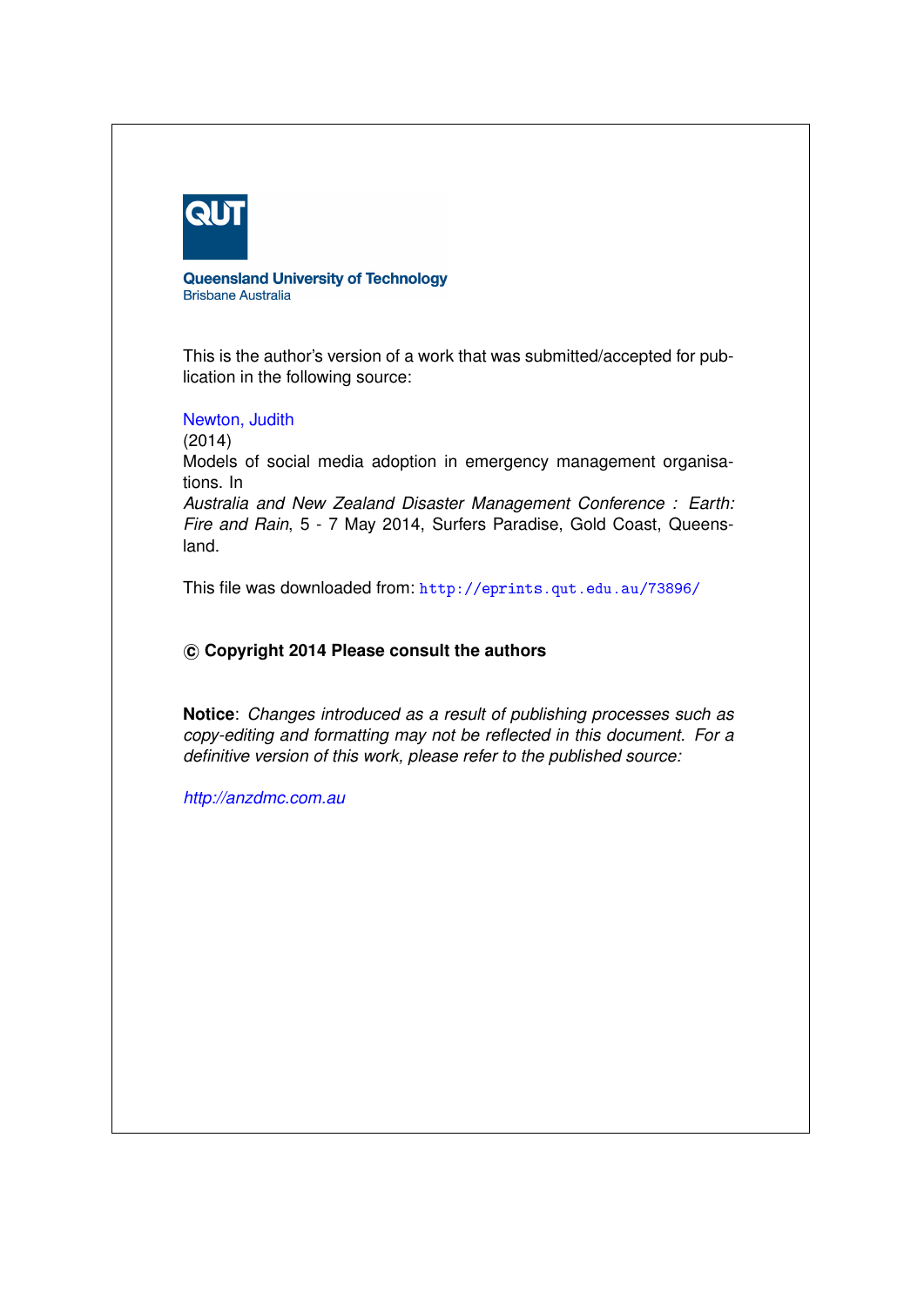**Models of Social Media Adoption in Emergency Management Organisations**

Judith Newton, Research Associate, ARC Centre of Excellence for Creative Industries and Innovation, Queensland University of Technology E: judith.newton@qut.edu.au

Paper presented at the

Australian and New Zealand Disaster and Emergency Management Conference

Surfers Paradise, Gold Coast (QLD), 5-7 May 2014.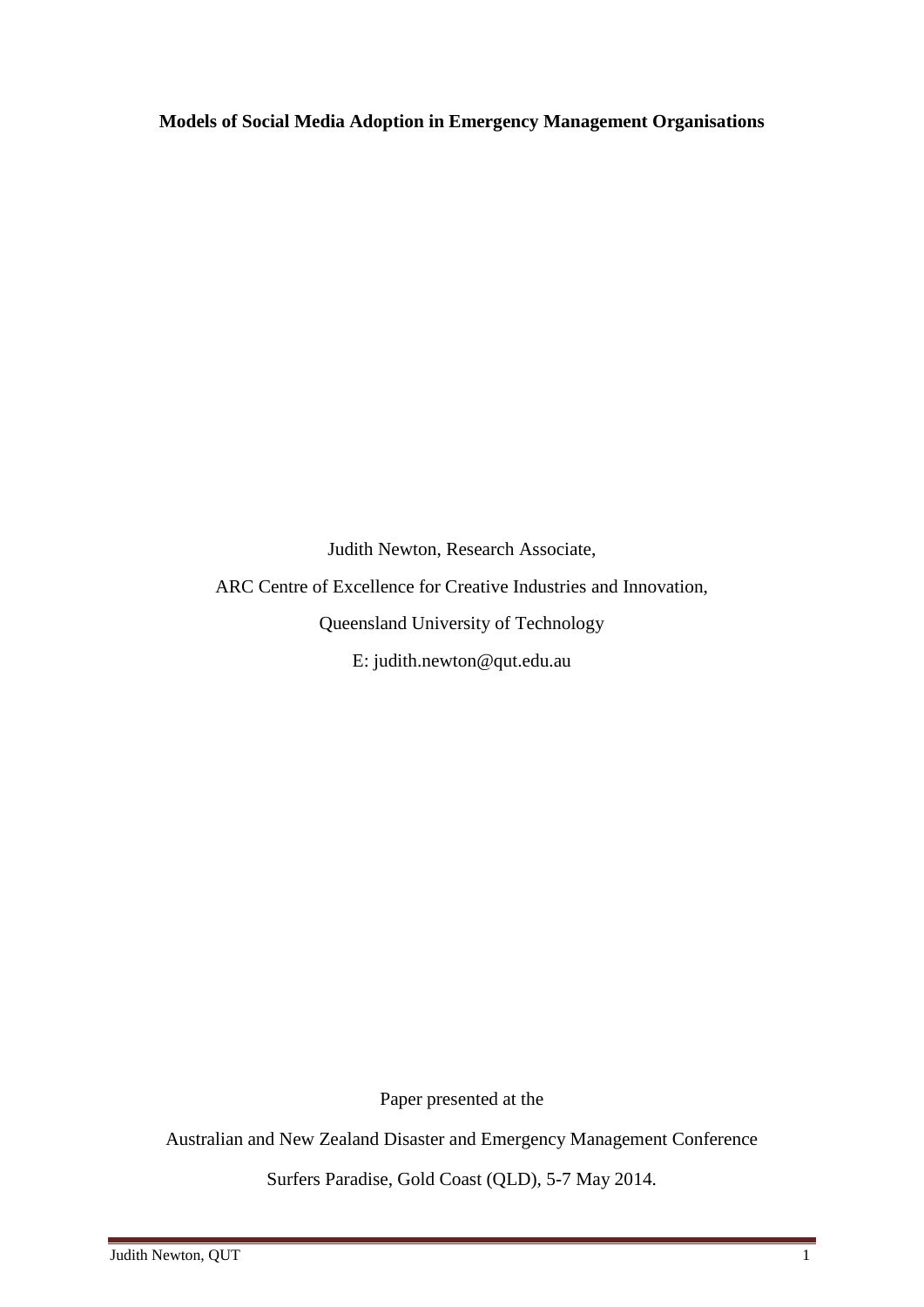# **Models of Social Media Adoption in Emergency Management Organisations**

**ABSTRACT:** *Recent natural disasters such as the Haitian earthquake 2011, the South East Queensland floods 2011, the Japanese earthquake and tsunami 2011 and Hurricane Sandy in the United States of America in 2012, have seen social media platforms changing the face of emergency management communications, not only in times of crisis and also during businessas-usual operations.*

*With social media being such an important and powerful communication tool, especially for emergency management organisations, the question arises as to whether the use of social media in these organisations emerged by considered strategic design or more as a reactive response to a new and popular communication channel.* 

*This paper provides insight into how the social media function has been positioned, staffed and managed in organisations throughout the world, with a particular focus on how these factors influence the style of communication used on social media platforms. This study has identified that the social media function falls on a continuum between two polarised models, namely the authoritative one-way communication approach and the more interactive approach that seeks to network and engage with the community through multi-way communication. Factors such the size of the organisation; dedicated resourcing of the social media function; organisational culture and mission statement; the presence of a social media champion within the organisation; management style and knowledge about social media play a key role in determining where on the continuum organisations sit in relation to their social media capability.* 

*This review, together with a forthcoming survey of Australian emergency management organisations and local governments, will fill a gap in the current body of knowledge about the evolution, positioning and usage of social media in organisations working in the emergency management field in Australia. These findings will be fed back to Industry for potential inclusion in future strategies and practices.*

**Keywords:** *social media, emergency management, business models, new media adoption*

# **Introduction**

With the growing use of social media in recent disasters, such as the Haitian earthquake 2010 (Yates and Paquette 2011); the South East Queensland floods 2011 (Bruns et al. 2012); the 2011 Japanese earthquake and tsunami (Van Niekerk and Maharaj 2013); and Hurricane Sandy in the United States of America in 2012 (Haddow et al. 2014, 149), social media is now considered by Haddow et al. (2014, 148) to be "a critical and indispensable element in disaster and crisis communications."

This increased prominence of social media in disaster communications has led to the question of how the social media function has been adopted in emergency management organisations and whether it has emerged by considered strategic design or more as a reactive response to a new and popular communication channel. Investigation into the adoption of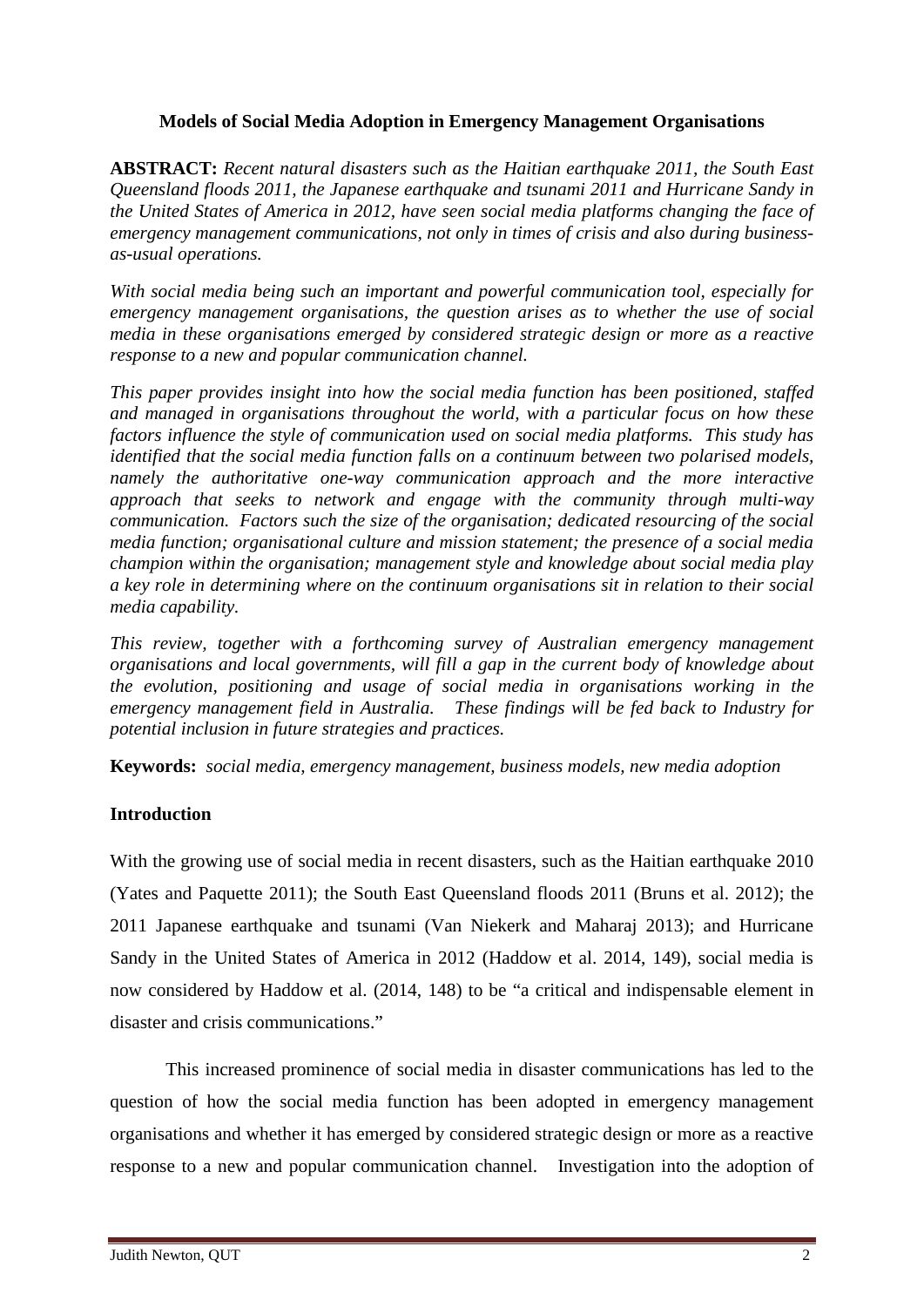social media in these organisations will enable the development of strategic models relating to the positioning, staffing and management of the social media function, resulting in better outcomes for the management and use of social media in both disaster and business-as-usual communications.

#### **The Rise of Social Media**

Over the past decade social media has infiltrated everyday life encompassing everything from connecting with friends, accessing news, creating videos to share publicly, through to expressing personal opinions and comments on television shows as they are aired. As Burgess and Banks (2014, 286) have argued, social media has now become "an embedded communications infrastructure extending across culture, society and the economy", from everyday personal use through to retail marketing, workplace and organisational communication functions.

Globally, it was estimated that one in four people accessed social media sites in 2013, representing approximately 1.73 billion people, up 18% from 2012 (*Social Networking Reaches Nearly One in Four Around the World* 2013). The Yellow Social Media Report, which looks into the social media usage of Australian consumers and businesses, has found that Australians have been strong social media adopters, with 65% of Australian internet users accessing social media in 2013 (Sensis 2013, 4). Facebook is the most popular social media platform, with 95% of Australian internet users accessing this site last year, followed by LinkedIn (20%), Instagram (16%), Twitter and Google+ (15% each). Not only has the popularity of using social media increased, the frequency of use has also grown, with 45% of Australian internet users accessing social media sites on a daily basis, a 15% increase since 2011. Mobile and portable devices such as smartphones (67%) and laptop computers (64%) are the most popular way for Australians to access social media sites. In the past two years, there has been significant growth in the use of smartphones (up 33%) and tablets (up 31%) to access social media, while access using desktop computers has decreased by 14% to 46% (Sensis 2013, 25-26).

While the proportion of Australian businesses with a social media presence is still less than the proportion of Australians using social media, there has been growth in this sector. In the two years from 2011 to 2013, the percentage of small businesses using social media has increased from 16% to 30%; medium-sized businesses from 22% to 47%; and large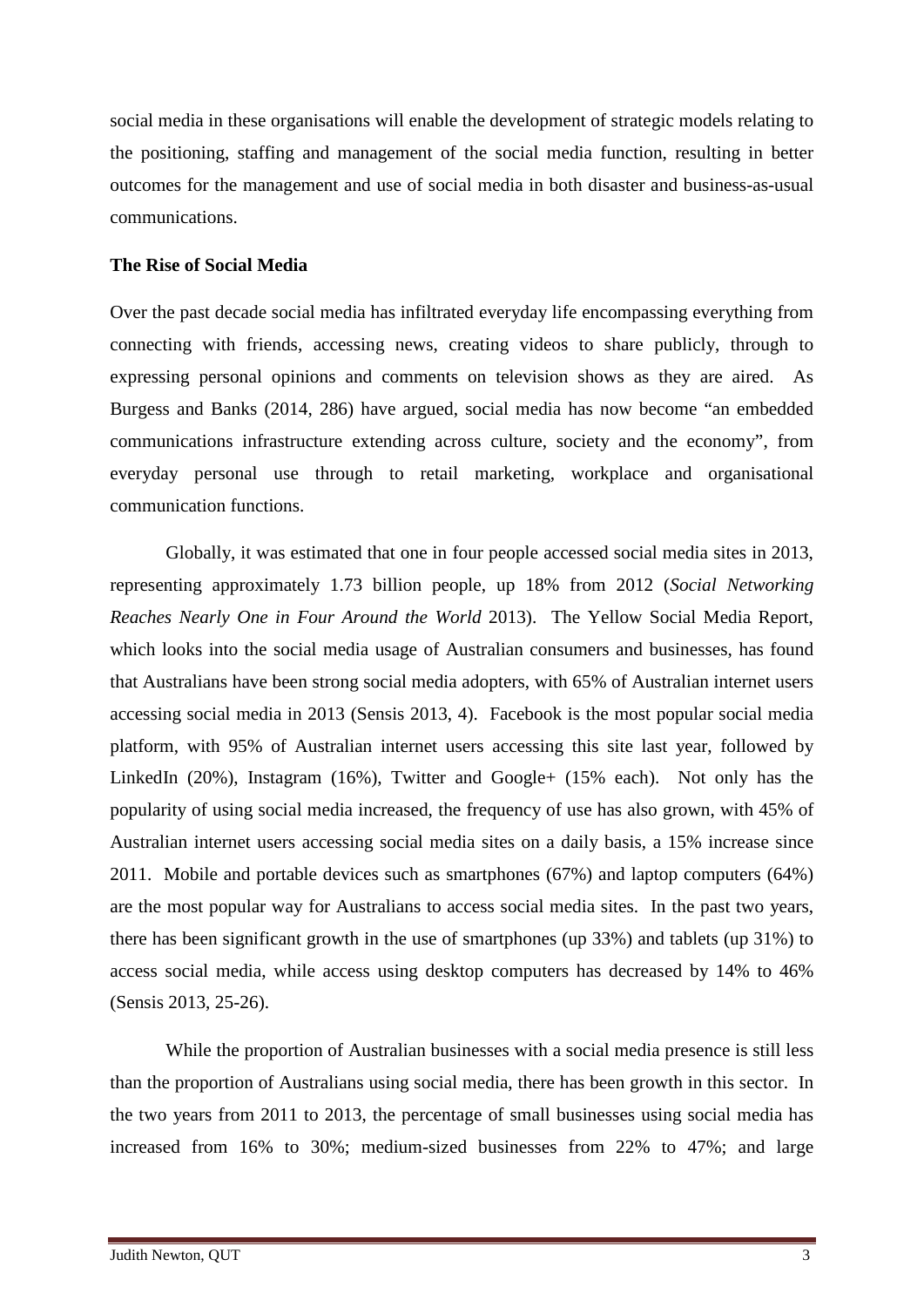businesses have experienced the biggest increase of 29%, from 50% to 79% (Sensis 2013, 53).

The adoption and usage of social media has also occurred quickly and within a relatively short timeframe. It took 13 years for television to gain 50 million users, whereas Facebook had 100 million users within 9 months (Patel 2010, 60). This rapid emergence, acceptance and usage of social media by the general population has occurred so quickly in comparison to other technology adoption, that organisations have had little time to understand and respond to this new form of communication. As Burgess and Banks have identified, while social media is becoming important across a number of sectors including government, business and not-for profit organisations, "most companies are still quite tentatively exploring how to use social media" (2013, 288).

### **Social Media, Emergency Management Organisations and Change**

Social media is a powerful communication tool for emergency management organisations because that is where the growing majority of the community they serve gets news, information and socially connects. Emergency management organisations are now using social media for both disaster and normal day to day communications (Yates & Paquette 2011, 6). Lindsay (2011, 3-5) has classified emergency management social media communications into the following areas:

- 1. Community safety and crisis information throughout all stages of a disaster (i.e. prevention, preparedness, response and recovery);
- 2. Emergency alerts and warnings to the community;
- 3. Intelligence gathering for situational awareness, such as the community providing on scene reports of what is happening first-hand in disaster areas;
- 4. Notifications, such as providing information on training exercises to staff and volunteers;
- 5. Requests for assistance from the community by using social media as a supplementary channel to Triple Zero emergency calls; and
- 6. Recovery information through providing the community with information and links to other agencies who are able to provide assistance, such as where to obtain financial assistance after the disaster.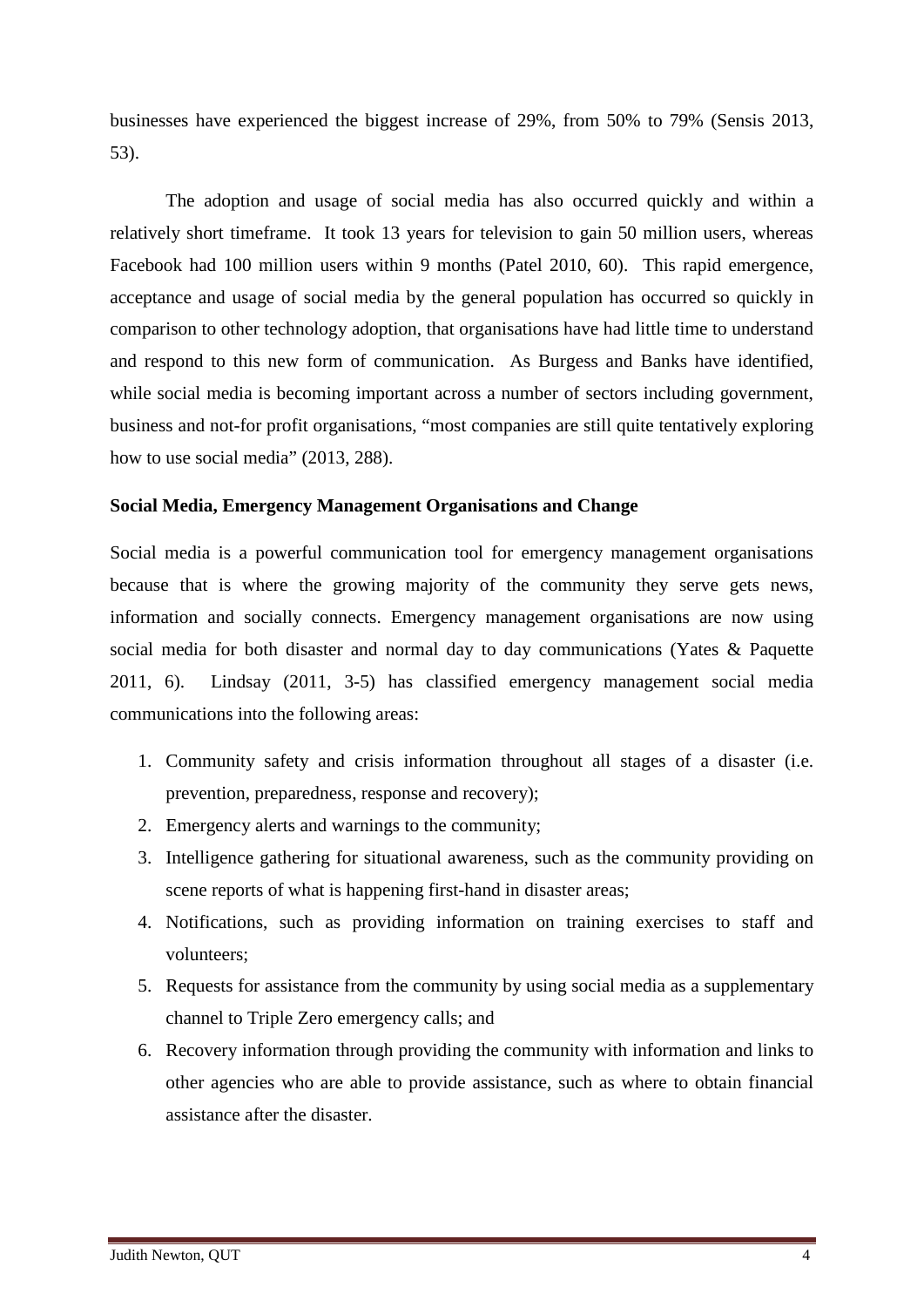Among the changes social media has brought, there are three significant areas that are relevant to disaster communications namely, the emergence of citizen journalism, where usergenerated content is being used as both a primary news source as well as supplementary content (Standley 2013, 132); the blurring of lines of communication, with the community now being an active participant in disaster communications, which was once the wellcontrolled responsibility of emergency management organisations to manage information and message flow during disasters (Shiel et al. 2011, 53-54); and the amplification of word of mouth communication, enabling one source to communicate quickly with many, across geographic boundaries (Qualman 2013, Chapter One: Word of Mouth Goes World of Mouth, Overview) and at minimal cost (Fisher and Reuber 2011, 2).

Citizen journalism, the opening up of the lines of communication and the ability to communicate quickly and inexpensively on mass with the community provides opportunities for emergency management organisations and local governments, such as harnessing the growing trend of user-generated content on mobile media to explore ways to source in near real-time on the ground observations and images to complement situational awareness reports to aid in disaster management decision-making. Also, greater exposure can be obtained for community safety messages through utilising social media to increase the reach and intensity of communications.

The perceived position is evidenced by the growing interest in this field by emergency management professionals attending conferences such as the Eidos Institute *Social Media in Times of Crisis Symposium* 2011 and 2013 and the Australian and New Zealand Disaster and Emergency Management Conference 2014, where whole conference streams have been devoted to social media; as well as the increasing number of newspaper articles citing the increased popularity of social media usage in various emergency management organisations around the world (*Queensland Police are Pioneers in Social Media* 2013; Chislett 2012; Brus 2012; Cowan 2010). Despite the increased attention social media is gaining, there is still some confusion about how, and to what extent, social media can be integrated into the emergency management environment, and with what benefits or impacts. While some emergency management organisations and local governments may feel enthusiasm and perhaps even some pressure to adopt social media, for others there may also be some reluctance and concern about using this new communication medium.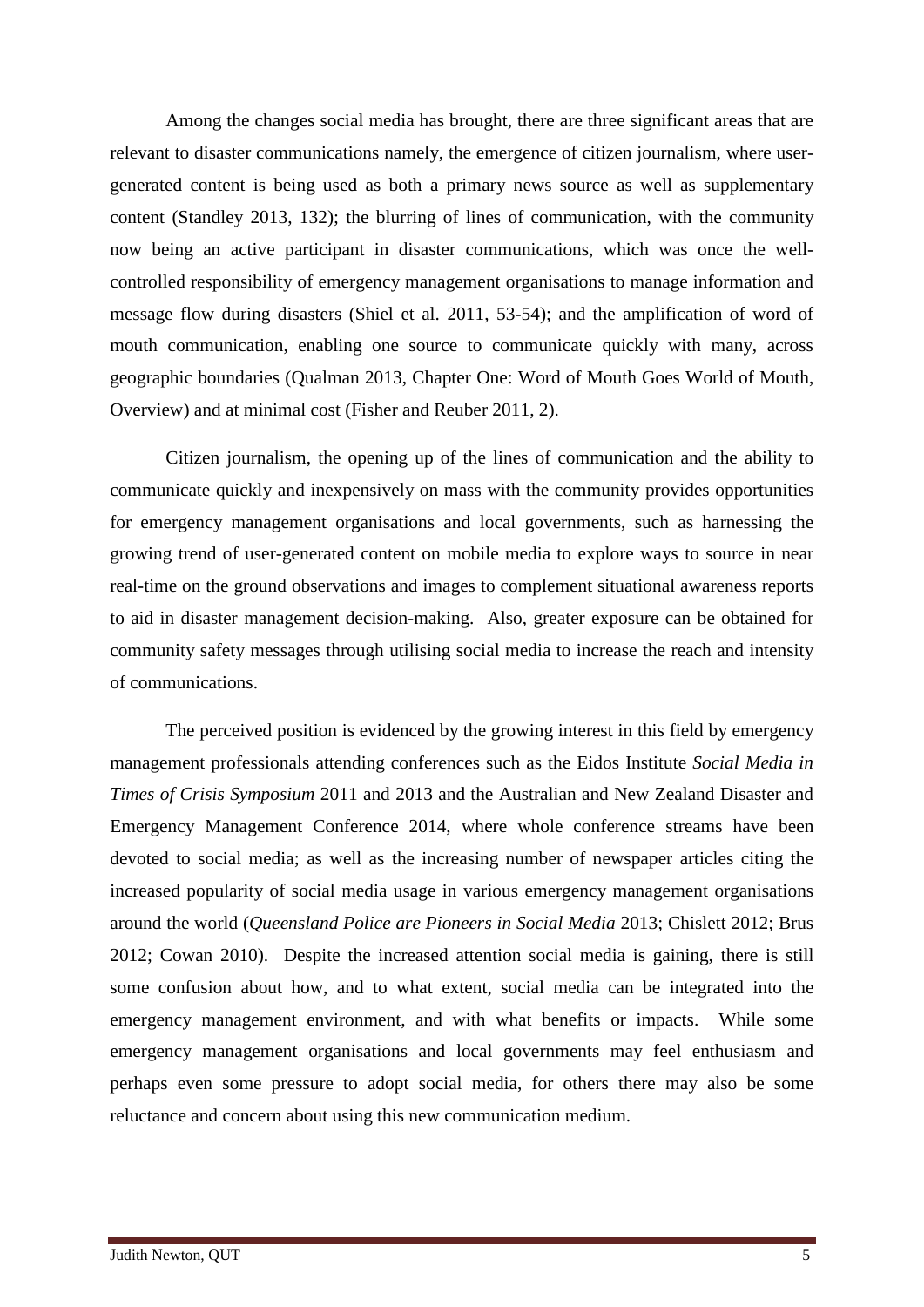Social media brings about a new set of potential risks for organisations, such as posting misinformation (Larcker et al. 2012, 2), as seen during the 2013 Boston marathon bombings (Beck 2013); user-generated content that is perceived as trustworthy by other social media users but lacks verification, "editorial control and 'professional' oversight" (Crowe 2012, 47); hacking of official social media accounts (Suart 2013) and security breaches, such as personal employee information being made public and the possibility of exposing staff to potential harm (Griffin 2012, 3). Reddick and Norris (2013, 499) suggest that governments may be reluctant to embrace this new technology because of the perceived loss of control and for emergency management organisations, this loss of control is in direct contrast to their usual command and control approach to emergency management (Anderson 2012, 3-4).

## **Information Technology and Social Media Adoption in Organisations**

In the late 1980s, Zmud and Apple (in Cooper and Zmud 1990, 124-125) identified that information technology adoption in organisations was undertaken in various stages. Firstly a problem was identified and information technology options were scanned, looking for a potential solution. The catalyst for change came from either an identified need in the organisation, technological advances or a combination of both. The adoption process occurred after securing managerial support and was followed by the adaption phase, where the technology was then introduced into the organisation, procedures were developed or revised and staff training occurred. For the emergency management field, Bharosa et al. (in Latonero and Shklovski 2011, 4) proposed that an information expert is also required to act as mediator between the technology, information, organisation and intended audience.

The adoption of social media into government and organisations has taken a less structured approach. For governments, innovation in the use of information and communication technologies was traditionally driven by policy, political mandates or consultants who were hired to improve service delivery (Browne and Osborne in Mergel 2012, 283). However, as Mergel (2012, 284) has identified, the adoption of social media in many government agencies has occurred as a result of experimentation, either through the observation of social media use by stakeholders, other government agencies and organisations or by staff members, "so-called intrapreneurs, who were willing to test and experiment on third-party platforms outside officially sanctioned processes"(Mergel and Bretschneider in Mergel 2012, 284), with social media policy and guidelines following retrospectively (Mergel 2012, 284).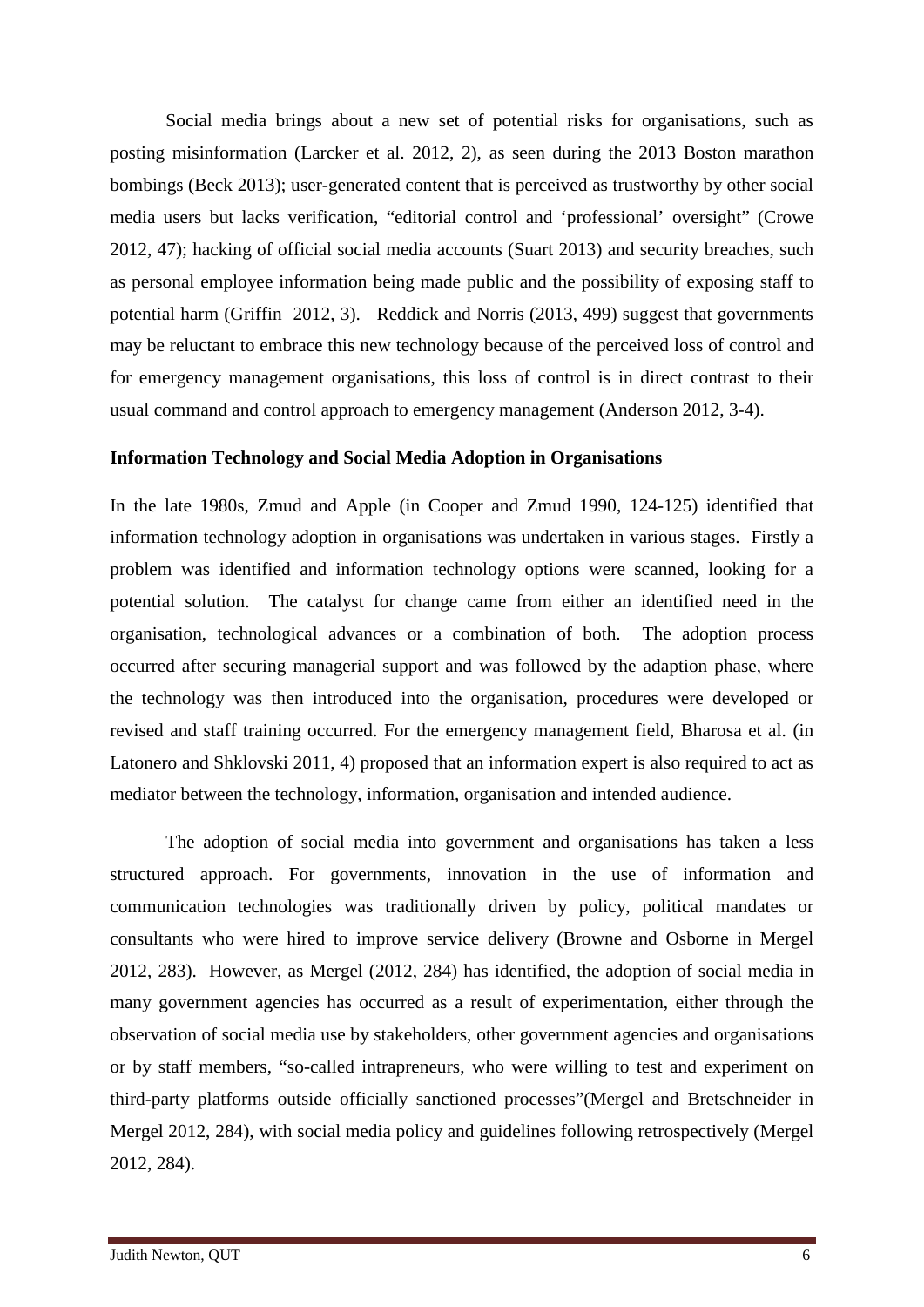Further research undertaken by Mergel et al. (2012, 155-158) expands on this approach and introduces another two ways in which social media is adopted in organisations. The Early Adopter and Innovator pathway, where organisations seek to increase their visibility and be at the forefront of the market by using social media. This approach involves some element of risk taking, where there is freedom to experiment using social media, with the advantages of being competitive in the market far outweighing the more cautious approach of waiting to see what other organisations were doing. The other approach, known as Bandwagon Jumpers, is where an organisational decision to use social media is based on how many other organisations are using it rather than their own specific organisational need. While this approach is slower in pace, it is still considered by Mergel et al. (2012, 157) to be used by "highly innovative social media practitioners." This responsive adoption process enables organisations to be seen as being up to date and in touch with their communities.

One of the key differences between information technology adoption and social media adoption is that the decision to adopt social media has come from a change in consumer communication preferences and behaviour (Mergel 2013, 124) as opposed to a need to rectify an identified organisational problem with an information technology solution (Cooper and Zmud 1990, 124). Miller (2011, 96) argues that "social media is a technological anomaly", where individuals have quickly adapted to the new technology in their private lives, without exposure to it in the workplace. This is quite different to other communication processes (e.g. emails, faxes) where business needs drive the introduction, prior to individuals using the technology in their personal lives.

This bottom up approach together with the more experimental nature of social media adoption in organisations, also highlights the difference in the way organisational policy is developed, with social media policy being developed after using the media as opposed to the traditional technology adoption approach, where policies and procedures were developed prior to the technology being used in the organisation (Mergel et al. 2012, 155, 159).

Additionally, in contrast to other technological adoption in organisations which were primarily undertaken out of public view, social media adoption is highly visible and observable to the online community where "every misstep or unresponsiveness is immediately called out by the public and replicated through each social networking site" (Mergel 2012, 283).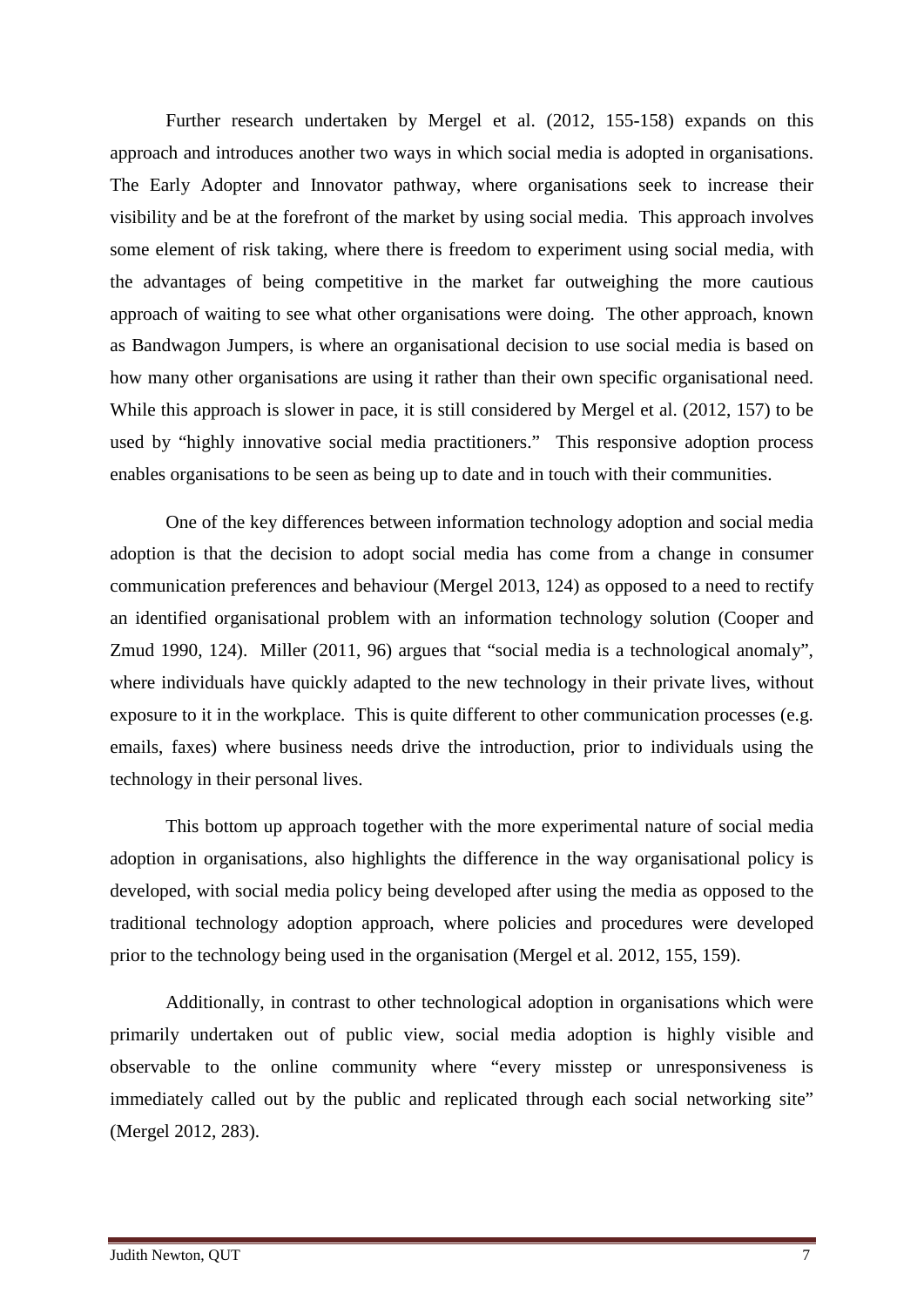Another differentiating factor between these two types of adoption is that social media uses third party platforms rather the organisation's own information and communication infrastructure (Mergel 2013, 123), alleviating the need to make decisions about hardware and software solutions as previously done in information technology adoption. However, this lack of control over the management of social media platforms brings other concerns for organisations such as little or no influence in relation to platform feature changes (Mergel 2013, 124), privacy issues (Lindsay 2011, 8) and security concerns (Crowe 2012, 64; Van Zyl 2009, 913-914) such as the security of organisational infrastructure and confidential or sensitive data (Gharawi et al. 2010, 360; Picazo-Vela et al. 2012, 505-506).

# **Factors that Influence the Adoption, Positioning and Use of Social Media in Organisations**

There are a number of factors that influence organisational social media adoption including the organisational culture (Meister 2013, 25); management styles (Miller 2011, 97); knowledge and understanding of social media (Silverman 2013; Sheil et al. 2011, 65); and the availability of resources, staff and training to undertake the social media function (Gharawi et al. 2010, 359; San Su et al. 2012, 4; Rea et al. 2011, 93).

Traditionally, there is a strong link between technology adoption and the size of an organisation, as identified in the literature review of Reddick and Norris (2013, 500). Howard (2012, 13) has also identified that the population size an Australian local government serves will influence its use of social media. However, research undertaken by Oliveria and Welsh (2013, 403) indicate that the size of the local government does not impact on dissemination, feedback, participation and international collaboration via social media.

Latonero and Shklovski (2011, 5) identified that an information technology champion within emergency management organisations is essential to drive the adoption and use of technology in these agencies. This finding is further reinforced by Howell and Higgins (in Nah and Saxton 2013, 300) who also identified a strong connection between social media adoption and the presence of a social media champion in the organisation.

Research undertaken by Nah and Saxton (2013, 306) into social media adoption in the not-for-profit sector, has highlighted that a positive relationship exists between an organisation's strategy (i.e. revenue generation from the delivery of programs to the community) and their use of social media to communicate with their clients. Mergel (2013,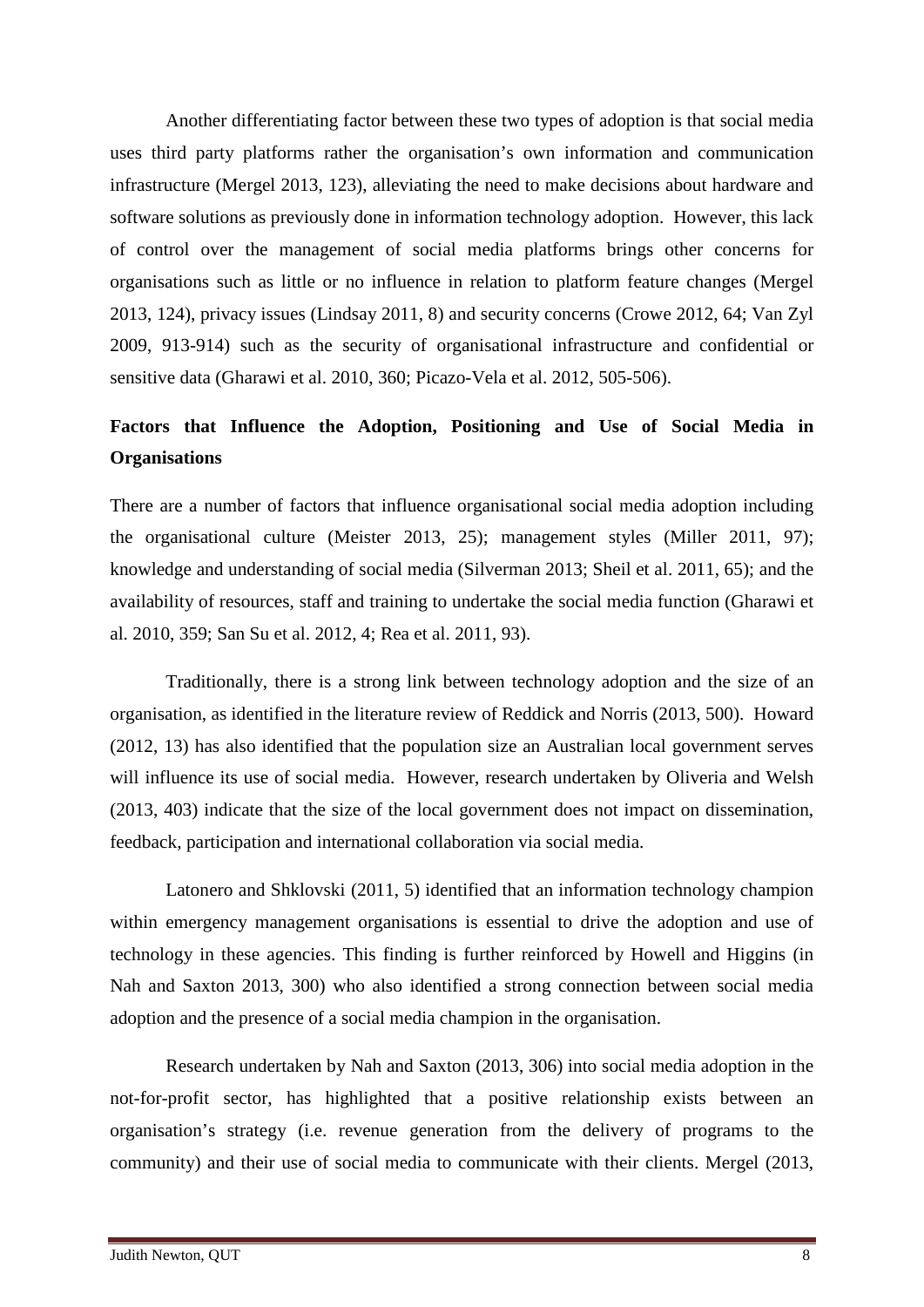127-129) also identifies a link between the mission and strategies of an organisation, the physical placement of the social media function and the subsequent communication style and tactics that will be used. For example, in organisations that focus on representation and inclusiveness, the social media function will be placed within the Information Technology Department, where communications will be mainly one-way and used to broadcast and push information out to the community, such as providing updates and warnings on impending disasters. Whereas, for organisations that focus on engaging with the community, social media is more likely to be situated in the public affairs area, with dedicated funding and staff adopting a more educational approach when interacting with the online community, enabling information to be pulled from social media content and providing a more two-way approach to communication through responding to comments and ad hoc interactions. The third approach is where the social media function is placed with knowledge experts within the organisation, where networking and mingling occur online and information is gained and imparted from these interactions, within organisational social media guidelines.

In summary, the following factors are influential in an organisation's adoption of social media:

- 1. Organisational culture;
- 2. Mission statement and resulting strategies of an organisation;
- 3. The size of an organisation;
- 4. Management style;
- 5. Knowledge and understanding about social media;
- 6. The presence of a social media champion within an organisation;
- 7. Resource availability, including staff to undertake social media communications; and
- 8. Availability of training in relation to social media usage.

### **Social Media Adoption and Implementation Application Models**

The adoption of social media creates change in organisations, not only in relation to communication but also in the way it operates and its organisational structure (Mergel et al. 2012, 156; Proctor 2012). Owyang (in Chikandiwa et al. 2013, 367) has studied the impact of social media on organisational structure and has developed five models of social media adoption based upon organisational strategic frameworks: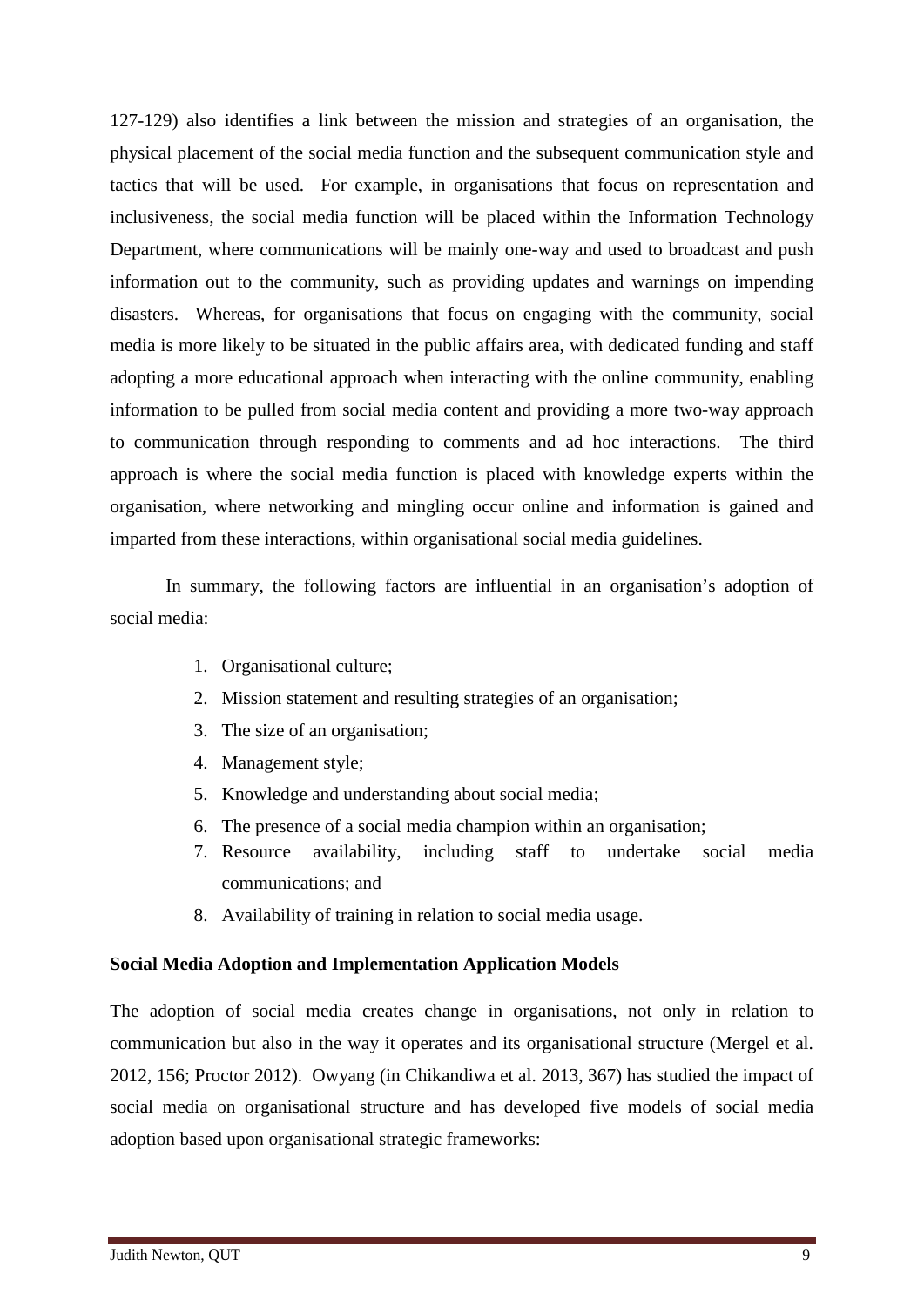- 1. Centralised Model, where policy and strategic direction comes from a single senior level department within the organisation;
- 2. Distributed Strategic Model, where each department in the organisation will develop its own social media policy and strategic direction;
- 3. Coordinated Hub and Spoke Model, where the tactical framework comes from senior management and individual departments are left to implement that framework in their own area;
- 4. Multiple Hub and Spoke Model, while similar to the Coordinated Hub and Spoke Model, differs in that departments within the organisation each define the tactical framework, developing their own social media strategies and tactics accordingly; and
- 5. Holistic Model, where each department and/or unit in the organisation freely use social media and individual efforts are then coordinated.

Most studies of social media and emergency management focus on crisis communication, with limited research into the adoption and positioning of the social media function into emergency management organisations and local governments. However, recent surveys undertaken by Howard (2012) into Australian local government usage of social media and San Su et al. (2013) which looks at the use, capability and development of social media in American emergency management agencies, have provided some insight into the way in which social media is adopted into these organisations, particularly in relation to staffing, with San Sue et al. (2013, 28) reporting that only 7% of the organisations surveyed have a dedicated social media officer and Howard (2012, 52) identifying the difficulty local governments have in not only finding appropriate staff, but those willing to live and work in rural and remote areas of Australia.

I propose the following models relating to the positioning of the social media function in emergency organisations. The first model "In Addition to your Normal Duties", is where organisations do not create new positions to undertake social media communications, as evidenced by research undertaken by San Su et al. (2012, 28-29) which found that the majority of American emergency management organisations did not increase staffing requirements when introducing social media communications into their organisations. Rather, the responsibility for social media has been added to the duties of existing personnel, such as the case in some emergency management agencies in the United States of America, where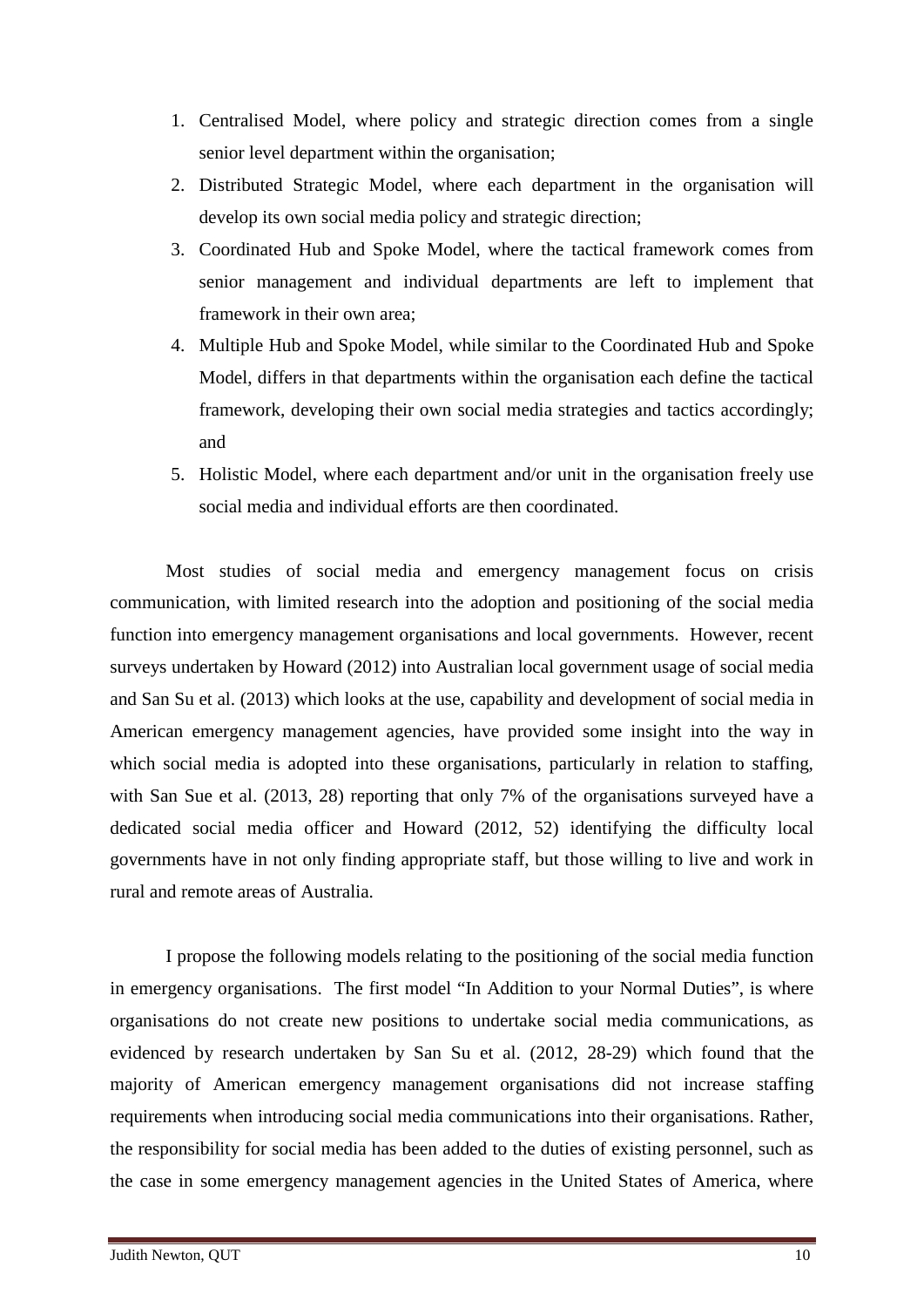Public Information Officers are now taking on social media communications in addition to the usual role of information dissemination (Sheil et al. 2011, 67). Hughes and Palen (2012, 14) argue that the role of Public Information Officers has now shifted from that of gatekeeper, where the information flow was managed or constrained, to that of translator, where information is being transformed so that it is better understood by emergency managers and the public they serve.

Building on this model is the approach taken by the Queensland Police Service, who managed the growth of their social media sites by limiting promotion in the community to word of mouth communication, enabling media staff time to develop skills and procedures when using social media. Initially, responsibility for social media fell to only a few media officers within the team, but processes were gradually included so that all team members were able to participate in social media communications. It is interesting to note that while social media became an additional component to the media officer roles, one of the lessons identified in their adoption process was the need to also include a social media expert in the team to provide "technical advice and troubleshooting" (Queensland Police Service 2012, 2, 7).

Secondly, is the "All In" Model, where all members of the organisation have the freedom to use social media to communicate with the public. This model is similar to Owyang's Hoslitic model (in Chikandiwa et al. 2013, 367) and has been used by police forces in the United Kingdom to connect police officers with the community they serve, to open dialogue with those communities and support local policing efforts (Crump 2011, 3). For example, not only does the West Midlands Police have its own Twitter account, it also publishes the Twitter handles of individual police officers so the public can follow both the corporate Twitter account, as well as those of individual police officers (West Midlands Police 2014). While there have been some issues emerge with this model in practice, such as an individual officer's comments crossing organisation policy boundaries (Hamilton 2014, 6) and police following celebrities on Twitter (Martin 2013), Crump (2011, 23-24) concludes that while novel in its approach this model has not transformed police communications as first intended but rather has provided another avenue for message delivery.

Thirdly, the "Let's get Together" model depicts how the social media function is not seen as a separate entity, but is integral to other areas of emergency management operations. Anderson (2012, 7-8) notes how this model has been used in the Victorian Government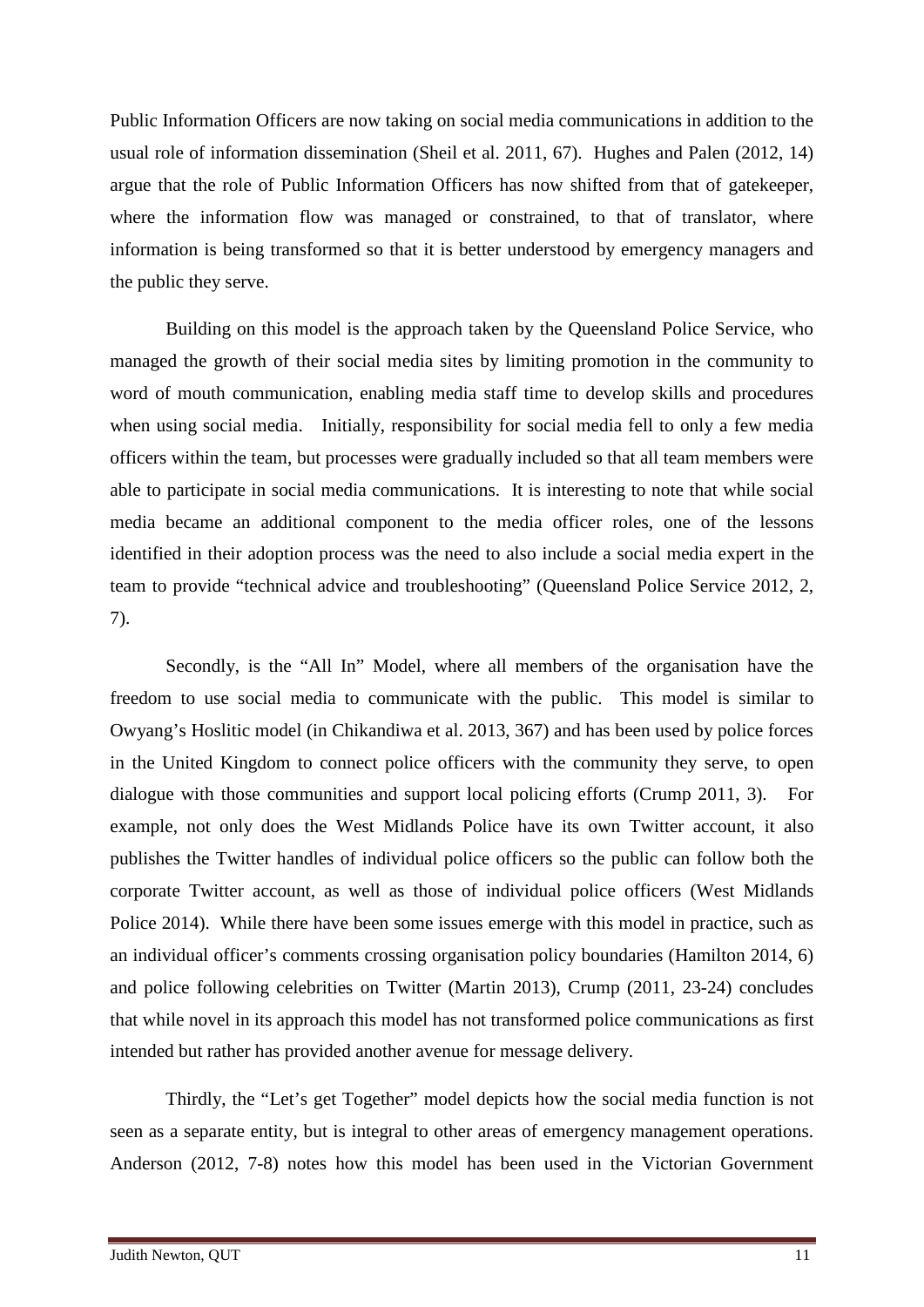through the creation of a social media officer position within their State Control Centre structure to monitor social media communications and the Victorian Fire Service's strategy to minimise the authorisation process and enhance intelligence gathered from social media sources by developing a physically close working relationship between key personnel who are able to monitor, use and release information via social media channels. Hughes (2012, 159) has also identified that a similar strategy is being used in American emergency management organisations by having Public Information Officers work more closely with their senior managers to enable approvals for the releasing of information to occur more quickly over social media channels.

## **Conclusion**

This paper has provided an overview of the factors, processes and potential models of social media adoption in emergency management organisations. However, there are currently limitations in the body of research available in relation to the way in which the social media adoption process is implemented, positioned and managed in organisations and particular, in emergency management organisations and local governments in an Australian context.

This study forms the foundation for a forthcoming survey of Australian emergency management organisations and local governments that will address these gaps by exploring the positioning of the social media function within these organisations, looking at the areas of resourcing, staff profiles; funding; policies; the roles, responsibility and authority of staff and volunteers to communicate on social media platforms on behalf of their organisation; and the organisational culture, mindset and thinking behind the adoption, implementation and usage of social media in these organisations. This research will fill a gap in the current body of knowledge about the evolution, positioning and usage of the social media function in organisations working in the emergency management field in Australia. Once completed, these research findings will be fed back to Industry for potential inclusion in future strategies and practices.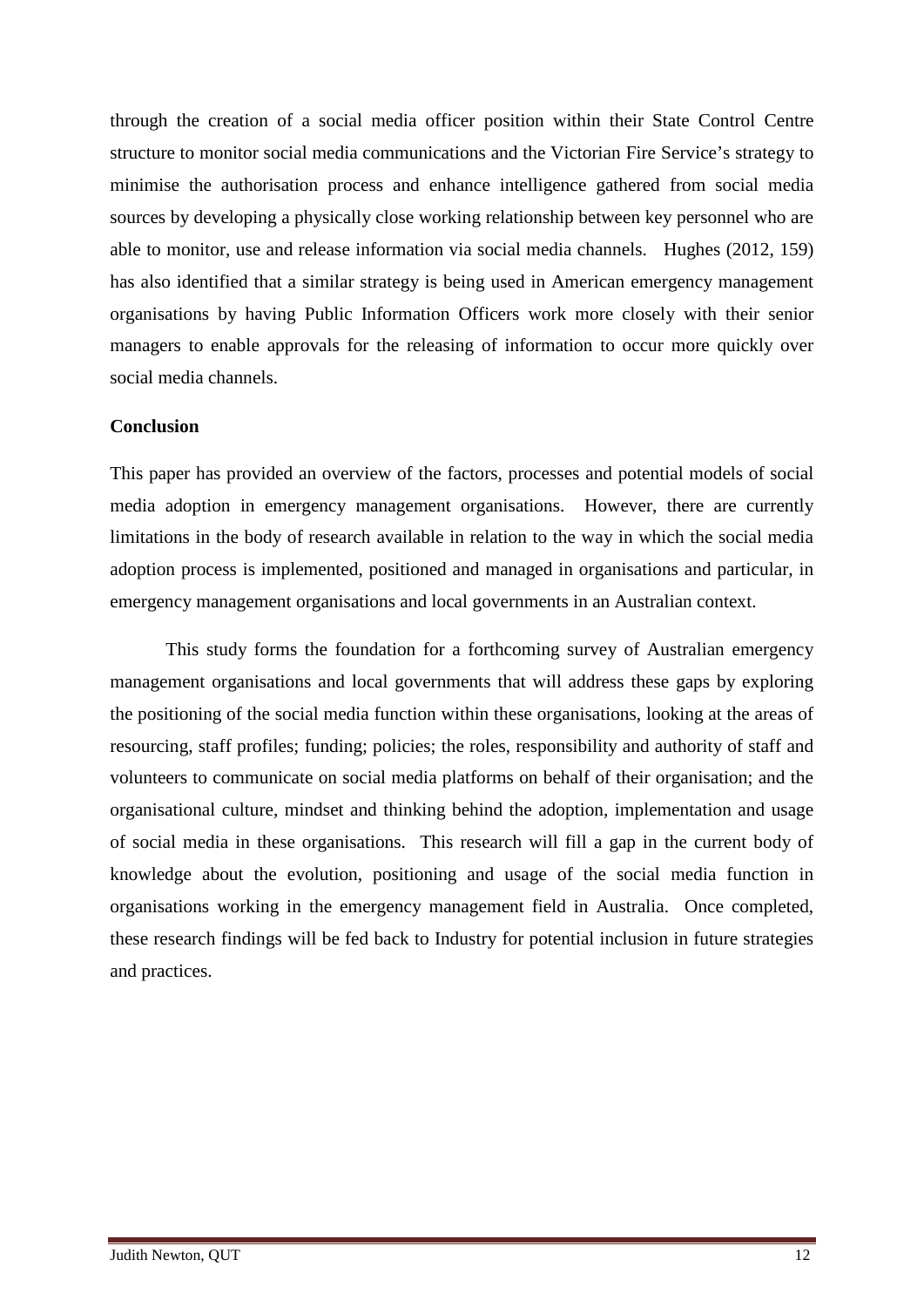# **BIBLIOGRAPHY**

Anderson, Martin. 2012. "Integrating Social Media into Traditional Emergency Management Command and Control Structures: The Square Peg into the Round Hole?" Paper presented at the Emergency Media and Public Affairs Conference, Melbourne, May 6–8. http://hpe.com.au/empa/proceedings/Martin%20Anderson.pdf

Beck, Julie. 2013. "Switched Suspects." *Inside Counsel.* July 1. Accessed 26 March 2014. http://web.a.ebscohost.com.ezp01.library.qut.edu.au/ehost/pdfviewer/pdfviewer?vid=2&sid=a eeaecfe-824c-4367-b352-3fddd53c16a5%40sessionmgr4003&hid=4106

Burgess, Jean E. & John Banks. 2014. "Social Media." In *Media and Communications in Australia,* 4<sup>th</sup> Edition, edited by Stuart Cunningham and Sue Turnbull, 285-289. Crows Nest, Australia: Allen and Unwin.

Bruns, Axel, Jean Burgess, Kate Crawford and Frances Shaw. 2012*. #qldfloods and @QPSMedia: Crisis Communication on Twitter in the 2011 South East Queensland Floods*. Brisbane: ARC Centre of Excellence for Creative Industries and Innovation.

Brus, Brian. 2010. "Police turn to Social Media." *Journal Record.* July 16. Accessed 24 March 2014.

http://search.proquest.com.ezp01.library.qut.edu.au/docview/640672450/abstract?accountid= 13380

Chikandiwa, Sarah Tsitsi, Eleftherios Contogiannis and Edgar Jembere. 2013. "The adoption of social media marketing in South African banks." *European Business Review* 25 (4): 365 – 381. Accessed 29 March 2014. doi:10.1108/EBR-02-2013-0013

Chislett, Tara. 2012. "Fire Chief Embraces Social Media." *The Times,* February 3. Accessed 24 March 2014. http://search.proquest.com.ezp01.library.qut.edu.au/docview/919627074

Cooper, Randolf B. and Robert W. Zmud. 1990. "Information Technology Implementation Research: A Technological Diffusion Approach." *Management Science* 36 (2): 124–139. Accessed 27 March 2014.

http://www.jstor.org.ezp01.library.qut.edu.au/stable/2661451?seq=3

Cowan, Mark. 2011. "Social Media gets the Police Message Across." *Birmingham Mail,*  November 3. Accessed 24 March 2014. http://search.proquest.com.ezp01.library.qut.edu.au/docview/901912659

Crowe, Adam. 2010. "The Social Media Manifesto: A Comprehensive Review of the Impact of Social Media on Emergency Management." *Journal of Business Continuity & Emergency Planning* 5 (1): 409-420.

Crowe, Adam. 2012. *Disasters 2.0: The Application of Social Media Systems for Modern Emergency Management.* Boca Raton: CRC Press Inc.

Crump, Jeremy. 2011. "What are the Police doing on Twitter? Social Media, the Police and the Public." *Policy and Internet* 3(4): 1-27. Accessed 29 March 2014. doi: 10.2202/1944- 2866.1130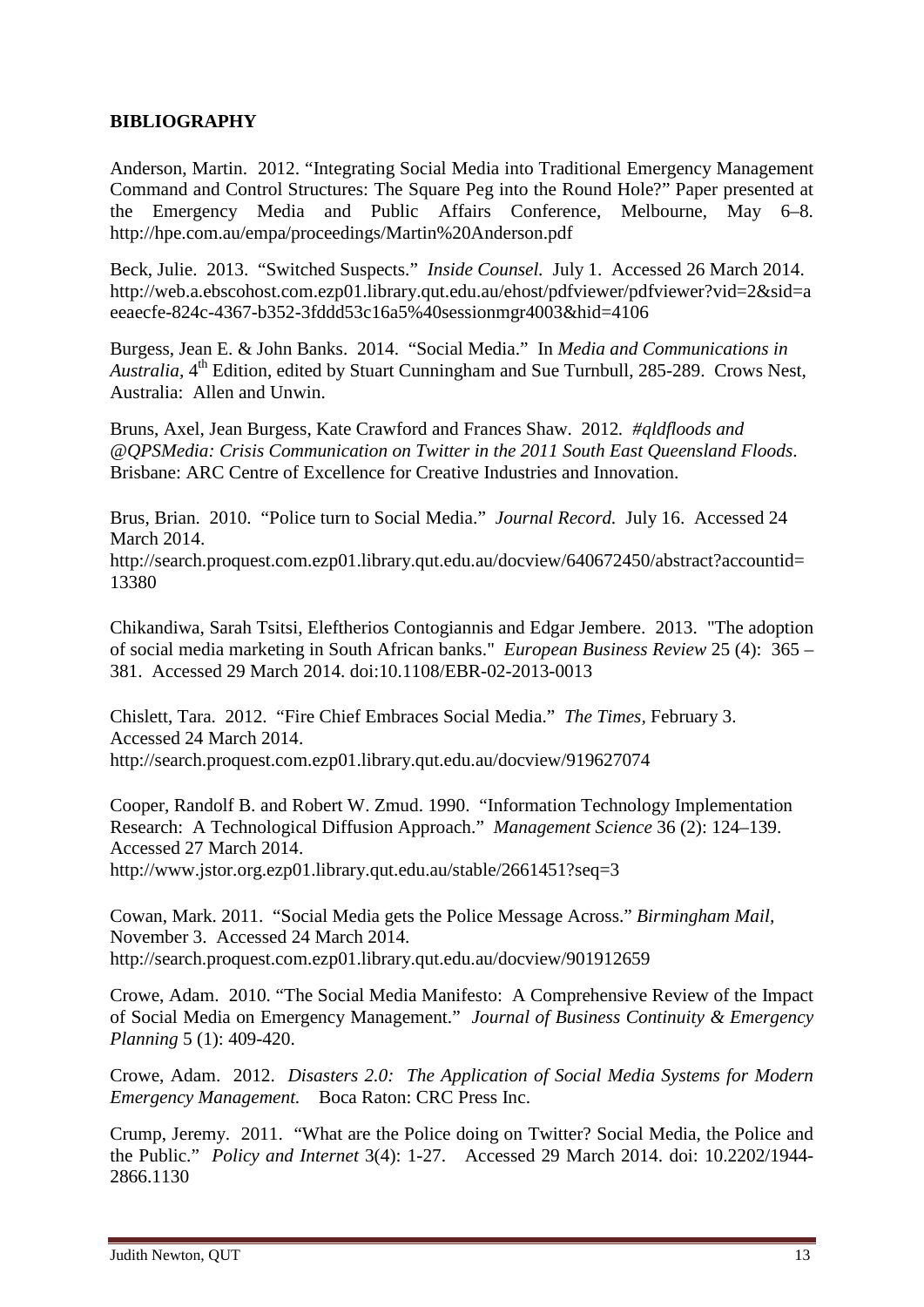Fischer, Eileen and A. Rebecca Reuber. 2011. "Social Interaction via New Social Media: (How) Can Interactions on Twitter Affect Effectual Thinking and Behavior?" *Journal of Business Venturing* 26 (1): 1-18. Accessed 22 March 2014. <http://dx.doi.org.ezp01.library.qut.edu.au/10.1016/j.jbusvent.2010.09.002>

Gharawi, Mohammed, Natalie Helbig, Jana Hrdinová, and Derek Werthmuller. 2010. "An Exploratory Study of Social Media Adoption in Government." Paper presented at the 4th International Conference on Theory and Practice of Electronic Governance, Beijing, China, October 25 – 28. http://dl.acm.org.ezp01.library.qut.edu.au/citation.cfm?id=1930395

Griffin, James H. 2012. "Crawl, Walk, Run – Social Media." Paper presented at the Australian Government Corruption and Crime Commission's Misconduct and Resistance Forum – Social Media Friend or Foe, Western Australia, December 13. http://www.ccc.wa.gov.au/PreventionAndEducation/MRPForums/Documents/Forum-13-Dec-2012/SR7\_CCC\_WA.pdf

Haddow, George D., Jane A. Bullock and Damon P. Coppola. 2014. *Introduction to Emergency Management.* 5<sup>th</sup> ed. Waltham, MA: Butterworth-Heinemann, an imprint of Elsevier.

Hamilton, Fiona. 2014. "Police ordered to hand over their twitter passwords." *The Times*  February 18. Accessed 29 March 2014. http://search.proquest.com.ezp01.library.qut.edu.au/docview/1498824208

Howard, Anne E. 2012. "Connecting with Communities." The Australian Centre of Excellence for Local Governments. Accessed 29 March 2014. www.acelg.org.au/file/1600/download?docId=194

Hughes, Amanda L. 2012. " Supporting the Social Media Needs of Emergency Public Information Officers with Human-Centered Design and Development." PhD diss., University of Colorado at Boulder. ProQuest Dissertations and Theses 265. Accessed 24 April 2014. http://search.proquest.com/docview/1283376350?accountid=13380

Hughes, Amanda L. and Leysia Palen. 2012. "The Evolving Role of the Public Information Officer: An Examination of Social Media in Emergency Management." *Journal of Homeland Security and Emergency Management* 9 (1):1-20. Accessed 29 March 2014. doi: 10.1515/1547-7355.1976,

Larcker, David F., Sarah M. Larcker and Brian Tayan. 2012. "What do Corporate Directors and Senior Managers know about Social Media." Accessed 28 March, 2014. http://www.gsb.stanford.edu/sites/default/files/documents/TCB\_DN-V4N20- 12.Social\_Media.pdf

Latonero, Mark and Irina Shklovski. 2011. "Emergency Management, Twitter and Social Media Evangelism." *[International Journal of Information Systems for Crisis Response and](http://www.igi-global.com.ezp01.library.qut.edu.au/gateway/journal/1119)  [Management](http://www.igi-global.com.ezp01.library.qut.edu.au/gateway/journal/1119)* [3\(4\):](http://www.igi-global.com.ezp01.library.qut.edu.au/gateway/issue/48112) 1-16. Accessed 28 March 2014. doi:10.4018/jiscrm.2011100101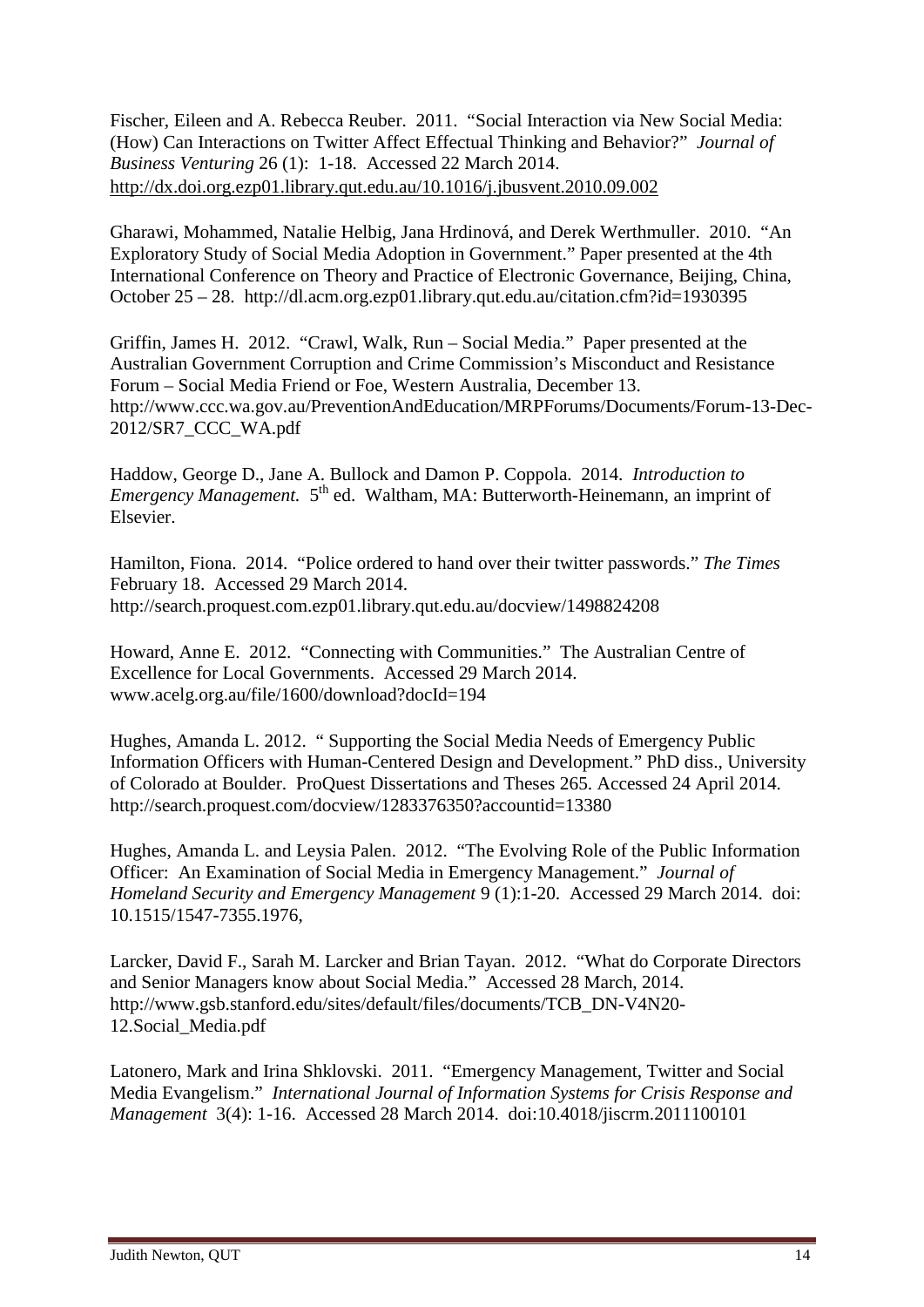Lindsay, Bruce R. 2011. *Social Media and Disasters: Current Uses, Future Options, and Policy Considerations,* Report to Congress. United States of America: Congressional Research Services. Accessed 22 March 2014. <https://www.fas.org/sgp/crs/homesec/R41987.pdf>

Martin, Arthur. 2013. "Don't they have anything better to do? Official police Twitter accounts follow host of celebrities from Rihanna to Coleen Rooney." *The Daily Mail*. August 25. Accessed 29 March 2014. [http://www.dailymail.co.uk/news/article-](http://www.dailymail.co.uk/news/article-2401677/Official-police-Twitter-accounts-follow-host-celebrities-Rihanna-Coleen-Rooney.html)[2401677/Official-police-Twitter-accounts-follow-host-celebrities-Rihanna-Coleen-](http://www.dailymail.co.uk/news/article-2401677/Official-police-Twitter-accounts-follow-host-celebrities-Rihanna-Coleen-Rooney.html)[Rooney.html](http://www.dailymail.co.uk/news/article-2401677/Official-police-Twitter-accounts-follow-host-celebrities-Rihanna-Coleen-Rooney.html)

Meister, Jeanne C. 2013. "Three Trends Affect Social Media Adoption in Your Agency." Accessed 28 March 2014. http://search.proquest.com.ezp01.library.qut.edu.au/docview/1318757097

Mergel, Innes. 2012. "The Social Media Innovation Challenge in the Public Sector." *Information Polity* 17: 281-292. Accessed 24 April 2014. doi: 10.3233/IP-2012-000281

Mergel, Innes, Gabriel Mugar and Mohammad Hossein Jarrahi. 2012. "Forming and Norming Social Media Adoption in the Corporate Sector." Paper presented at iConference, Toronto, February 7–10.

http://buildingthecommonsdotorg.files.wordpress.com/2013/08/2012-mergel.pdf

Mergel, Innes. 2013. "Social Media Adoption and Resulting Tactics in the U.S. Federal Government." *Government Information Quarterly* 30: 123-130. Accessed 27 March 2014. [http://www.sciencedirect.com.ezp01.library.qut.edu.au/science/article/pii/S0740624X130000](http://www.sciencedirect.com.ezp01.library.qut.edu.au/science/article/pii/S0740624X13000063?via=ihub) [63?via=ihub](http://www.sciencedirect.com.ezp01.library.qut.edu.au/science/article/pii/S0740624X13000063?via=ihub)

Miller, Andrew. 2011. "Cultural Barriers to Organisational Social Media Adoption." In *Social Knowledge: Using Social Media to Know What You Know*, edited by john P Girard and JoAnn L. Girard, 96-114. Hershey, PA: IGI Global. Accessed 28 March 2014. DOI: 10.4018/978-1-60960-203-1

Nah , Seungahn & Gregory D. Saxton. 2013*. "Modelling the adoption and use of social media by non-profit organizations." New Media and Society* 15 (2): 294-313. Accessed 28 March 2014. doi: 10.1177/1461444812452411

Oliveria, Gustavo Henrique Maultasch and Eric W. Welsh. 2013. "Social media use in local government: Linkage of technology, task, and organizational context." *Government Information Quarterly* 30: 397-405. Accessed 28 March 2014. [http://www.sciencedirect.com.ezp01.library.qut.edu.au/science/article/pii/S0740624X130008](http://www.sciencedirect.com.ezp01.library.qut.edu.au/science/article/pii/S0740624X13000804) [04](http://www.sciencedirect.com.ezp01.library.qut.edu.au/science/article/pii/S0740624X13000804)

Orlikowski, Wanda J. 2000. "Using technology and constituting structures: A practice lens for studying technology in organizations. *Organization Science* 11 (4): 404-428. Acce0ssed 29 March 2014. http://search.proquest.com.ezp01.library.qut.edu.au/docview/213827459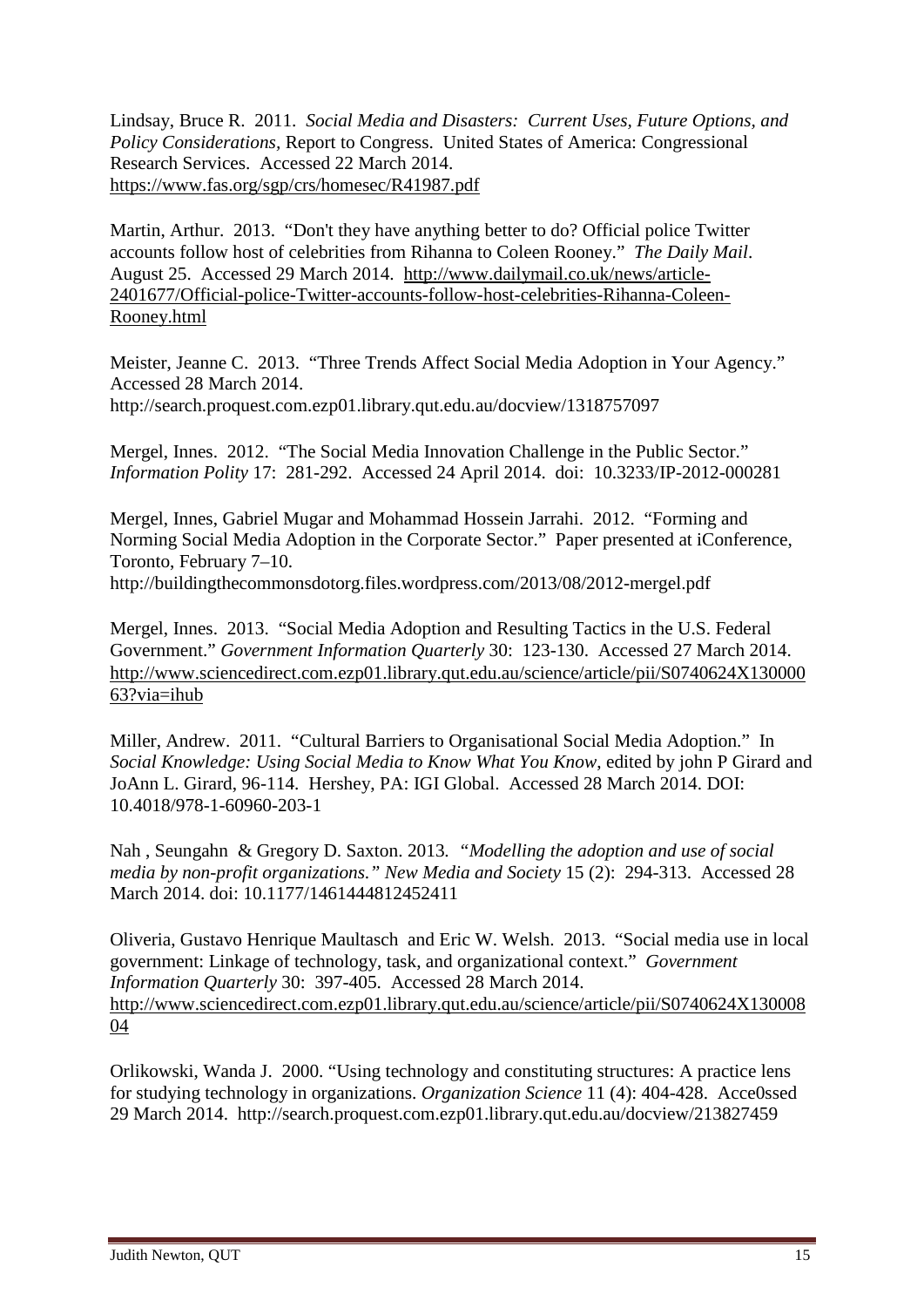Patel, Laleh. 2010. "The Rise of Social Media." *T&D* 64 (7):60-61,8. Accessed 13 March 2014.

[http://gateway.library.qut.edu.au/login?url=http://search.proquest.com.ezp01.library.qut.edu.a](http://gateway.library.qut.edu.au/login?url=http://search.proquest.com.ezp01.library.qut.edu.au/docview/608037080?accountid=13380) [u/docview/608037080?accountid=13380](http://gateway.library.qut.edu.au/login?url=http://search.proquest.com.ezp01.library.qut.edu.au/docview/608037080?accountid=13380)

Picazo-Vela, Sergio, Isis Gutiérrez-Martínez and Luis Felipe Luna-Reyes. 2012. "Understanding risks, benefits, and strategic alternatives of social media applications." *Government Information Quarterly* 29: 504-511. Accessed 28 March 2014. http://www.sciencedirect.com.ezp01.library.qut.edu.au/science/article/pii/S0740624X120010 25

Proctor, Rasha. 2012. "Social media impact on organization's structure and behaviour." Accessed 29 March 2013. http://www.rashaproctor.com/2011/03/social-media-impact-onorganizations-structure-and-behavior/

Qualman, Erik. 2012. *Socialnomics : How Social Media Transforms the Way We Live and Do Business.* Accessed 17 March 2014. *<http://QUT.eblib.com.au/patron/FullRecord.aspx?p=822032>.*

Queensland Police Service. 2012. "Disaster Management and Social Media – A Case Study." Accessed 29 March 2014.

[http://www.police.qld.gov.au/Resources/Internet/services/reportsPublications/documents/QPS](http://www.police.qld.gov.au/Resources/Internet/services/reportsPublications/documents/QPSSocialMediaCaseStudy.pdf) [SocialMediaCaseStudy.pdf](http://www.police.qld.gov.au/Resources/Internet/services/reportsPublications/documents/QPSSocialMediaCaseStudy.pdf)

*Queensland Police are Pioneers in Social Media.* 2013. AAP General Newswire: Sydney, Australia. Accessed 24 March 2014. <http://search.proquest.com.ezp01.library.qut.edu.au/docview/1323182784>

Rea, Alan, Robert Landeros and Tristan Stempiem. 2011. "The Social Networking Adoption Matrix (SAM) Prototype: Helping Healthcare Organizations Effectively Choose Social Networking Technologies." Paper presented at the Transactions of the International Conference on Health Information Technology Advancement, np. October 1. Accessed 28 March 2014.

http://scholarworks.wmich.edu/cgi/viewcontent.cgi?article=1010&context=ichita\_transaction s

Reddick, Christopher G. and Donald F. Norris. 2013. "Social media adoption at the American grass roots: Web 2.0 or 1.5?" *Government Information Quarterly* 30: 498-507. Accessed 28 March 2014.

http://www.sciencedirect.com.ezp01.library.qut.edu.au/science/article/pii/S0740624X130006 71

San Su, Yee, Clarence Wardell III and Zoe Thorkildsen. 2013. *Social Media in the Emergency Management Field.* Accessed 22 March 2014. [https://www.cna.org/sites/default/files/research/SocialMedia\\_EmergencyManagement.pdf](https://www.cna.org/sites/default/files/research/SocialMedia_EmergencyManagement.pdf)

Sensis and the Australian Interactive Media Industry Association. 2013. "Yellow Social Media Report". 3<sup>rd</sup> Edition. Accessed 13 March 2014.

[http://about.sensis.com.au/IgnitionSuite/uploads/docs/Yellow%20Pages%20Social%20Media](http://about.sensis.com.au/IgnitionSuite/uploads/docs/Yellow%20Pages%20Social%20Media%20Report_F.PDF) [%20Report\\_F.PDF](http://about.sensis.com.au/IgnitionSuite/uploads/docs/Yellow%20Pages%20Social%20Media%20Report_F.PDF)